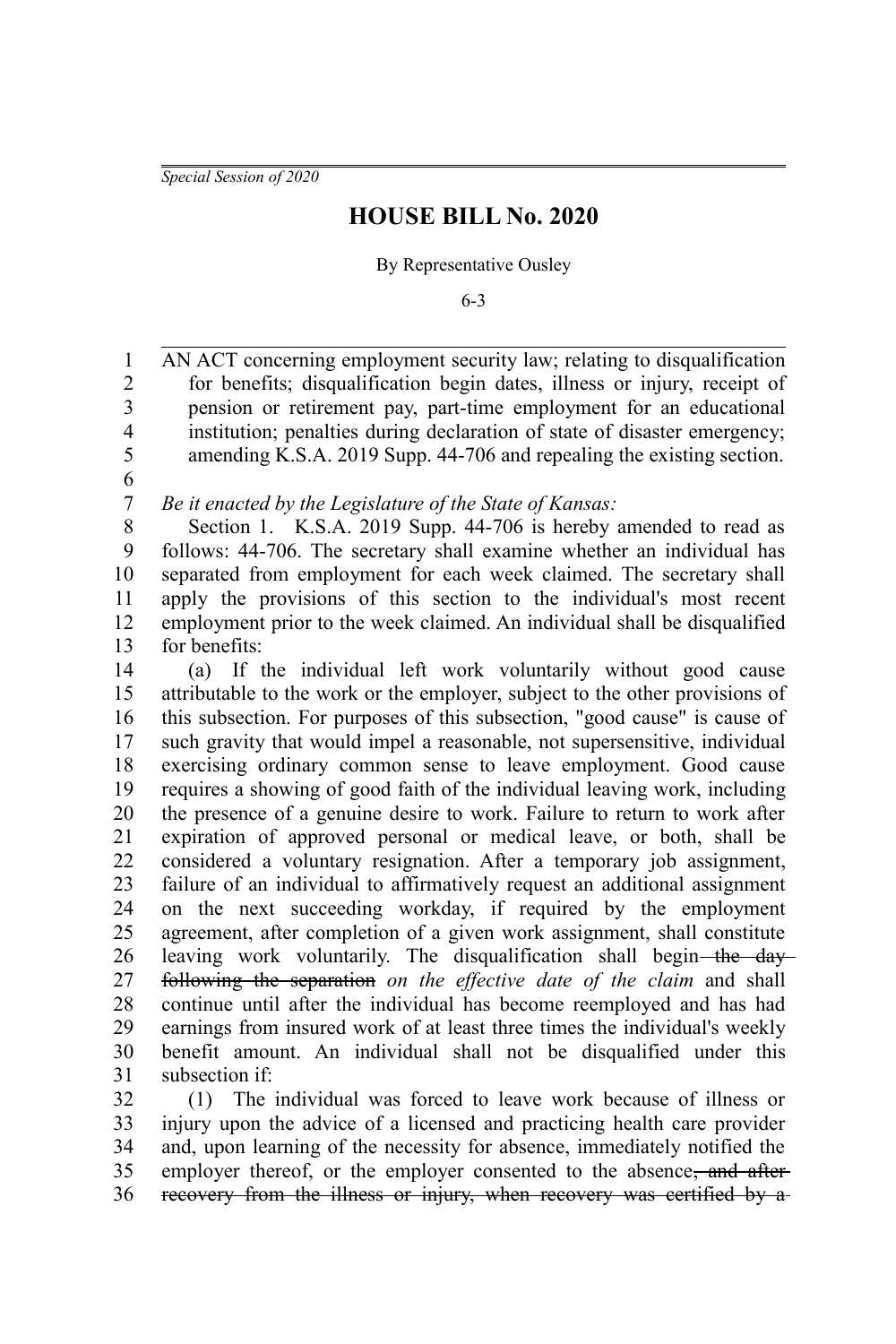practicing health care provider, the individual returned to the employer and 1

offered to perform services and the individual's regular work or 2

comparable and suitable work was not available. As used in this paragraph "health care provider" means any person licensed by the proper licensing authority of any state to engage in the practice of medicine and surgery, osteopathy, chiropractic, dentistry, optometry, podiatry or psychology; 3 4 5 6

(2) the individual left temporary work to return to the regular employer; 7 8

(3) the individual left work to enlist in the armed forces of the United States, but was rejected or delayed from entry; 9 10

(4) the spouse of an individual who is a member of the armed forces of the United States who left work because of the voluntary or involuntary transfer of the individual's spouse from one job to another job, which *that* is for the same employer or for a different employer, at a geographic location which *that* makes it unreasonable for the individual to continue work at the individual's job. For the purposes of this provision the term "armed forces" means active duty in the army, navy, marine corps, air force, coast guard or any branch of the military reserves of the United States: 11 12 13 14 15 16 17 18 19

(5) the individual left work because of hazardous working conditions; in determining whether or not working conditions are hazardous for an individual, the degree of risk involved to the individual's health, safety and morals, the individual's physical fitness and prior training and the working conditions of workers engaged in the same or similar work for the same and other employers in the locality shall be considered; as used in this paragraph, "hazardous working conditions" means working conditions that could result in a danger to the physical or mental well-being of the individual; each determination as to whether hazardous working conditions exist shall include, but shall not be limited to, a consideration of: (A) The safety measures used or the lack thereof; and (B) the condition of equipment or lack of proper equipment; no work shall be considered hazardous if the working conditions surrounding the individual's work are the same or substantially the same as the working conditions generally prevailing among individuals performing the same or similar work for other employers engaged in the same or similar type of activity; 20 21 22 23 24 25 26 27 28 29 30 31 32 33 34 35

(6) the individual left work to enter training approved under section  $236(a)(1)$  of the federal trade act of 1974, provided the work left is not of a substantially equal or higher skill level than the individual's past adversely affected employment, as defined for purposes of the federal trade act of 1974, and wages for such work are not less than 80% of the individual's average weekly wage as determined for the purposes of the federal trade act of 1974; 36 37 38 39 40 41 42

(7) the individual left work because of unwelcome harassment of the 43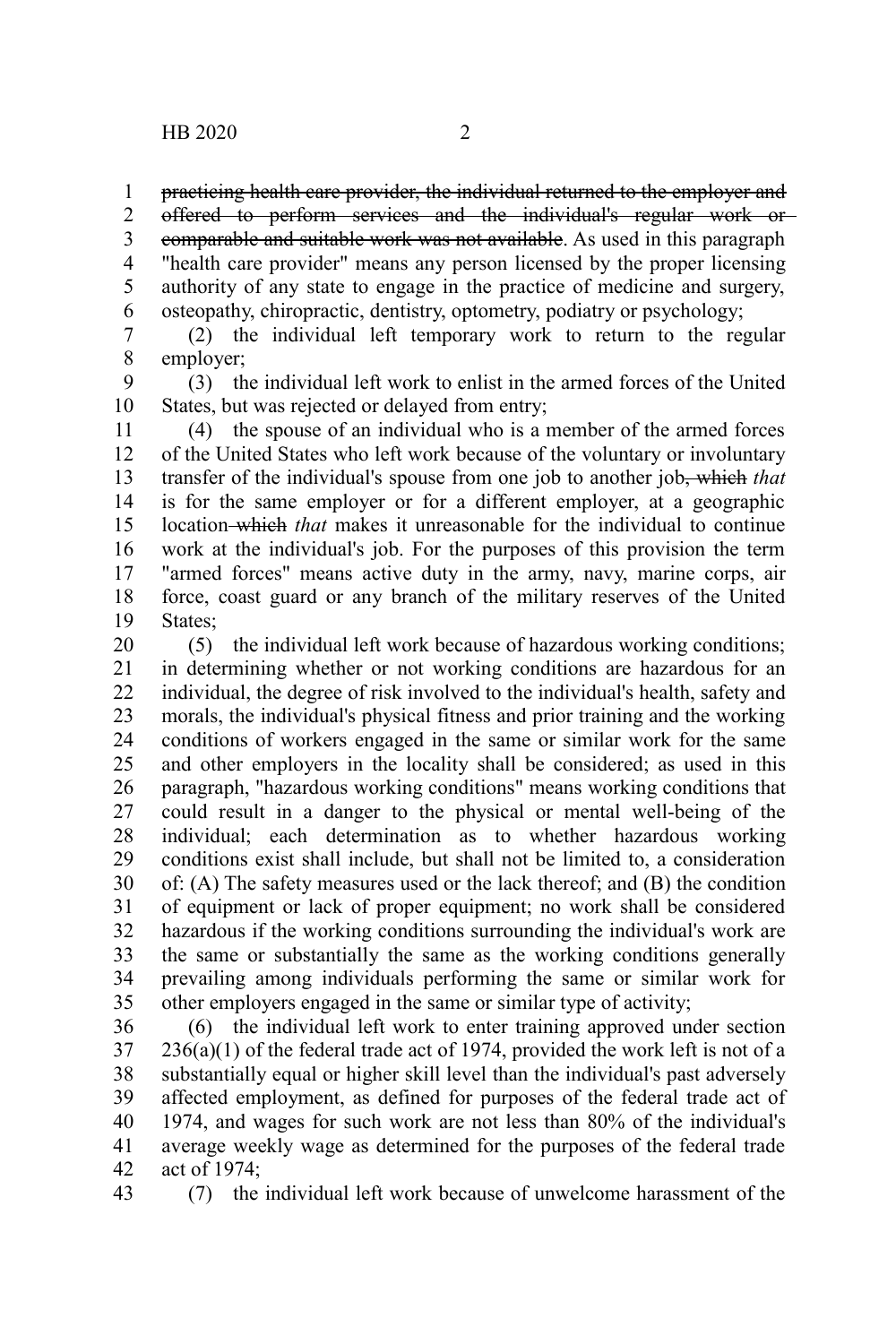43

individual by the employer or another employee of which *that* the employing unit had knowledge *of* and that would impel the average worker to give up such worker's employment; 1 2 3

(8) the individual left work to accept better work; each determination as to whether or not the work accepted is better work shall include, but shall not be limited to, consideration of: (A) The rate of pay, the hours of work and the probable permanency of the work left as compared to the work accepted; (B) the cost to the individual of getting to the work left in comparison to the cost of getting to the work accepted; and (C) the distance from the individual's place of residence to the work accepted in comparison to the distance from the individual's residence to the work left; 4 5 6 7 8 9 10 11

(9) the individual left work as a result of being instructed or requested by the employer, a supervisor or a fellow employee to perform a service or commit an act in the scope of official job duties which *that* is in violation of an ordinance or statute; 12 13 14 15

(10) the individual left work because of a substantial violation of the work agreement by the employing unit and, before the individual left, the individual had exhausted all remedies provided in such agreement for the settlement of disputes before terminating. For the purposes of this paragraph, a demotion based on performance does not constitute a violation of the work agreement; 16 17 18 19 20 21

(11) after making reasonable efforts to preserve the work, the individual left work due to a personal emergency of such nature and compelling urgency that it would be contrary to good conscience to impose a disqualification; or 22 23 24 25

(12) (A) the individual left work due to circumstances resulting from domestic violence, including: 26 27

(i) The individual's reasonable fear of future domestic violence at or en route to or from the individual's place of employment; 28 29

(ii) the individual's need to relocate to another geographic area in order to avoid future domestic violence; 30 31

(iii) the individual's need to address the physical, psychological and legal impacts of domestic violence; 32 33

(iv) the individual's need to leave employment as a condition of receiving services or shelter from an agency which *that* provides support services or shelter to victims of domestic violence; or 34 35 36

(v) the individual's reasonable belief that termination of employment is necessary to avoid other situations—which *that* may cause domestic violence and to provide for the future safety of the individual or the individual's family. 37 38 39 40

(B) An individual may prove the existence of domestic violence by providing one of the following: 41 42

(i) A restraining order or other documentation of equitable relief by a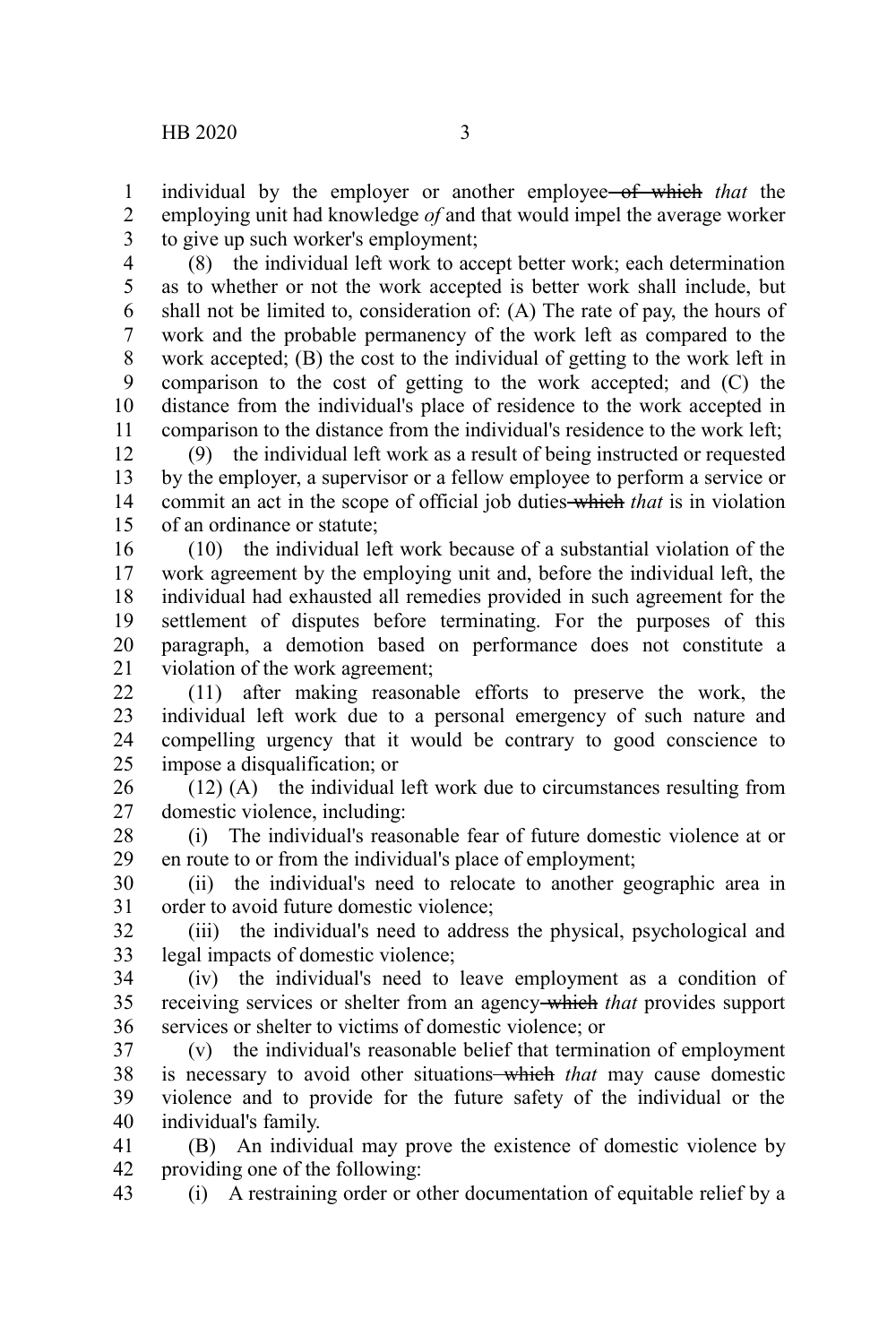court of competent jurisdiction; 1

2

(ii) a police record documenting the abuse;

(iii) documentation that the abuser has been convicted of one or more of the offenses enumerated in articles 34 and 35 of chapter 21 of the Kansas Statutes Annotated, prior to their repeal, or articles 54 or 55 of chapter 21 of the Kansas Statutes Annotated, or K.S.A. 2019 Supp. 21- 6104, 21-6325, 21-6326 or 21-6418 through 21-6422, and amendments thereto, where the victim was a family or household member; 3 4 5 6 7 8

9

(iv) medical documentation of the abuse;

(v) a statement provided by a counselor, social worker, health care provider, clergy, shelter worker, legal advocate, domestic violence or sexual assault advocate or other professional who has assisted the individual in dealing with the effects of abuse on the individual or the individual's family; or 10 11 12 13 14

15

(vi) a sworn statement from the individual attesting to the abuse.

(C) No evidence of domestic violence experienced by an individual, including the individual's statement and corroborating evidence, shall be disclosed by the department of labor unless consent for disclosure is given by the individual. 16 17 18 19

(b) If the individual has been discharged or suspended for misconduct connected with the individual's work. The disqualification shall begin-the day following the separation *on the effective date of the claim* and shall continue until after the individual becomes reemployed and in cases where the disqualification is due to discharge for misconduct has had earnings from insured work of at least three times the individual's determined weekly benefit amount, except that if an individual is discharged for gross misconduct connected with the individual's work, such individual shall be disqualified for benefits until such individual again becomes employed and has had earnings from insured work of at least eight times such individual's determined weekly benefit amount. In addition, all wage credits attributable to the employment from which *that* the individual was discharged *from* for gross misconduct connected with the individual's work shall be canceled. No such cancellation of wage credits shall affect prior payments made as a result of a prior separation. 20 21 22 23 24 25 26 27 28 29 30 31 32 33 34

(1) For the purposes of this subsection, "misconduct" is defined as a violation of a duty or obligation reasonably owed the employer as a condition of employment including, but not limited to, a violation of a company rule, including a safety rule, if: (A) The individual knew or should have known about the rule; (B) the rule was lawful and reasonably related to the job; and (C) the rule was fairly and consistently enforced. 35 36 37 38 39 40

(2) (A) Failure of the employee to notify the employer of an absence and an individual's leaving work prior to the end of such individual's assigned work period without permission shall be considered prima facie 41 42 43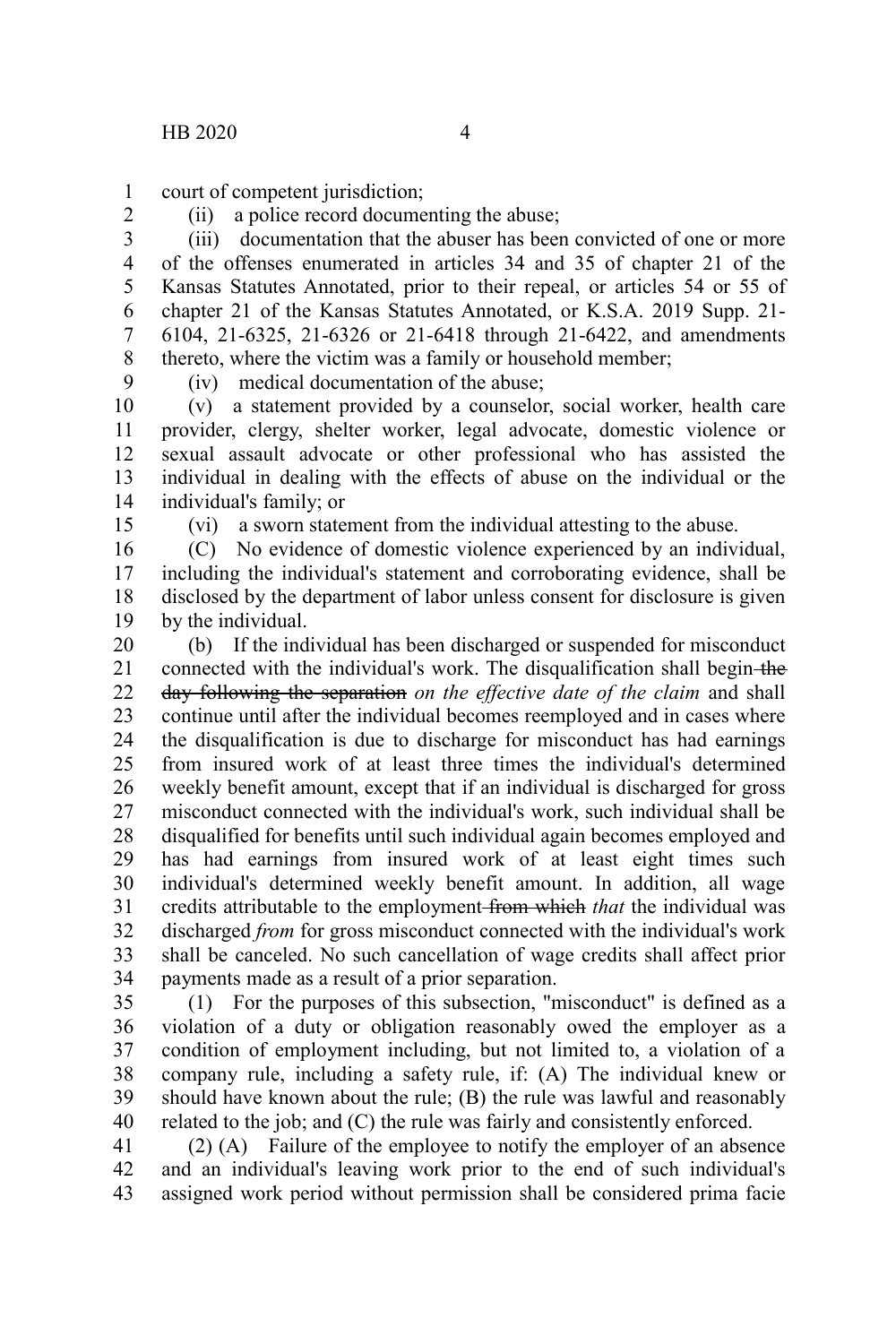evidence of a violation of a duty or obligation reasonably owed the employer as a condition of employment. 1 2

(B) For the purposes of this subsection, misconduct shall include, but not be limited to, violation of the employer's reasonable attendance expectations if the facts show: 3 4 5

6

(i) The individual was absent or tardy without good cause;

(ii) the individual had knowledge of the employer's attendance expectation; and 7 8

(iii) the employer gave notice to the individual that future absence or tardiness may or will result in discharge. 9 10

(C) For the purposes of this subsection, if an employee disputes being absent or tardy without good cause, the employee shall present evidence that a majority of the employee's absences or tardiness were for good cause. If the employee alleges that the employee's repeated absences or tardiness were the result of health related issues, such evidence shall include documentation from a licensed and practicing health care provider as defined in subsection (a)(1). 11 12 13 14 15 16 17

(3) (A) The term "gross misconduct" as used in this subsection shall be construed to mean conduct evincing extreme, willful or wanton misconduct as defined by this subsection. Gross misconduct shall include, but not be limited to: (i) Theft; (ii) fraud; (iii) intentional damage to property; (iv) intentional infliction of personal injury; or (v) any conduct that constitutes a felony. 18 19 20 21 22 23

(B) For the purposes of this subsection, the following shall be conclusive evidence of gross misconduct: 24 25

(i) The use of alcoholic liquor, cereal malt beverage or a nonprescribed controlled substance by an individual while working; 26 27

(ii) the impairment caused by alcoholic liquor, cereal malt beverage or a nonprescribed controlled substance by an individual while working; 28 29

(iii) a positive breath alcohol test or a positive chemical test, provided: 30 31 32

(a) The test was either:

(1) Required by law and was administered pursuant to the drug free workplace act, 41 U.S.C. § 701 et seq.; 33 34

(2) administered as part of an employee assistance program or other drug or alcohol treatment program-in which that the employee was participating *in* voluntarily or as a condition of further employment; 35 36 37

(3) requested pursuant to a written policy of the employer-of which *that* the employee had knowledge *of* and was a required condition of employment; 38 39 40

(4) required by law and the test constituted a required condition of employment for the individual's job; or 41 42

(5) there was reasonable suspicion to believe that the individual used, 43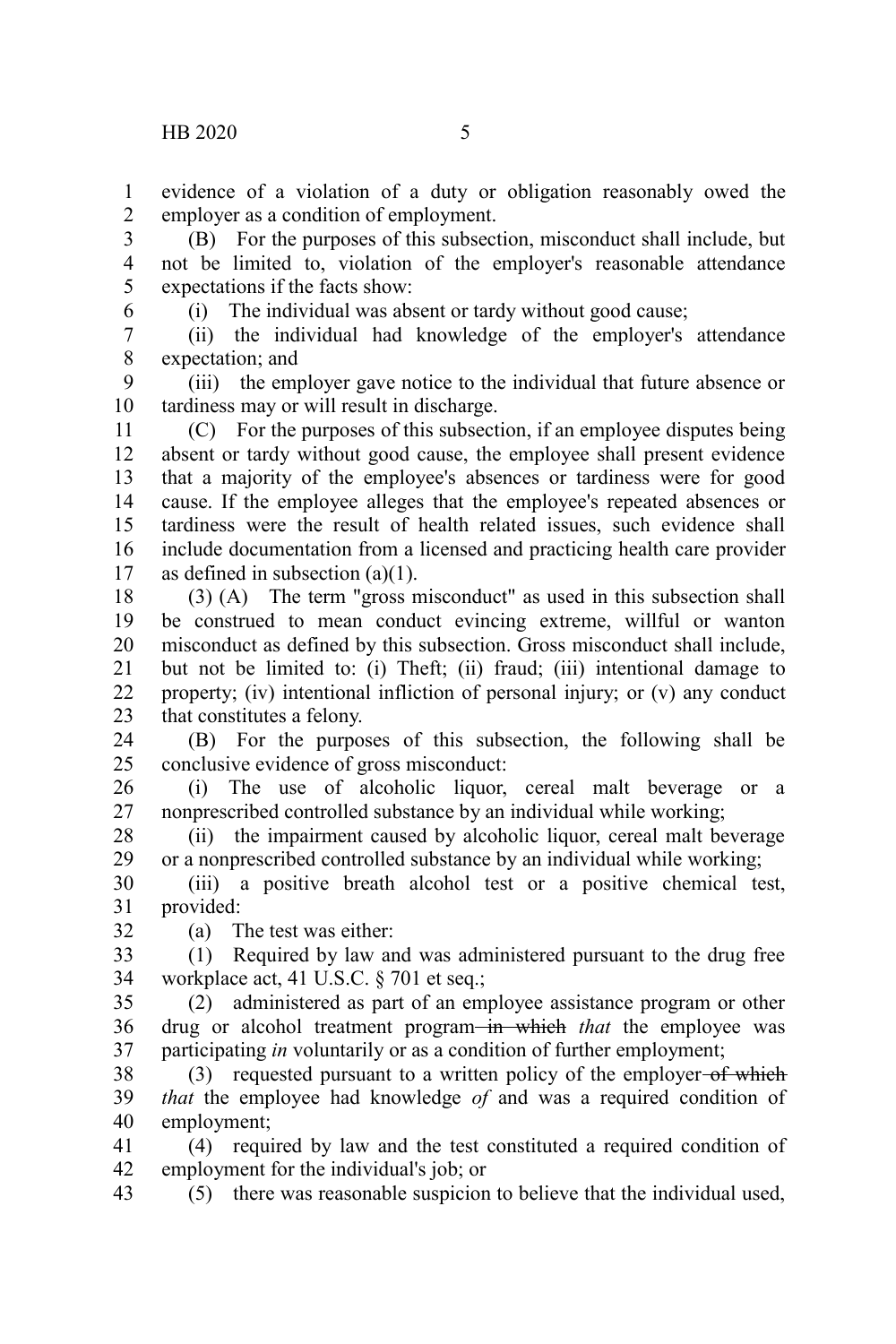3

had possession of, or was impaired by alcoholic liquor, cereal malt beverage or a nonprescribed controlled substance while working; 1 2

(b) the test sample was collected either:

(1) As prescribed by the drug free workplace act, 41 U.S.C.  $\S$  701 et seq.; 4 5

(2) as prescribed by an employee assistance program or other drug or alcohol treatment program in which *that* the employee was participating *in* voluntarily or as a condition of further employment; 6 7 8

(3) as prescribed by the written policy of the employer of which *that* the employee had knowledge *of* and which *that* constituted a required condition of employment; 9 10 11

(4) as prescribed by a test which *that* was required by law and which *that* constituted a required condition of employment for the individual's job; or 12 13 14

(5) at a time contemporaneous with the events establishing probable cause; 15 16

(c) the collecting and labeling of a chemical test sample was performed by a licensed health care professional or any other individual certified pursuant to paragraph  $(b)(3)(A)(iii)(f)$  or authorized to collect or label test samples by federal or state law, or a federal or state rule or regulation having the force or effect of law, including law enforcement personnel; 17 18 19 20 21 22

(d) the chemical test was performed by a laboratory approved by the United States department of health and human services or licensed by the department of health and environment, except that a blood sample may be tested for alcohol content by a laboratory commonly used for that purpose by state law enforcement agencies; 23 24 25 26 27

(e) the chemical test was confirmed by gas chromatography, gas chromatography-mass spectroscopy or other comparably reliable analytical method, except that no such confirmation is required for a blood alcohol sample or a breath alcohol test; 28 29 30 31

(f) the breath alcohol test was administered by an individual trained to perform breath tests, the breath testing instrument used was certified and operated strictly according to a description provided by the manufacturers and the reliability of the instrument performance was assured by testing with alcohol standards; and 32 33 34 35 36

(g) the foundation evidence establishes, beyond a reasonable doubt, that the test results were from the sample taken from the individual; 37 38

(iv) an individual's refusal to submit to a chemical test or breath alcohol test, provided: 39 40

(a) The test meets the standards of the drug free workplace act, 41 U.S.C. § 701 et seq.; 41 42

(b) the test was administered as part of an employee assistance 43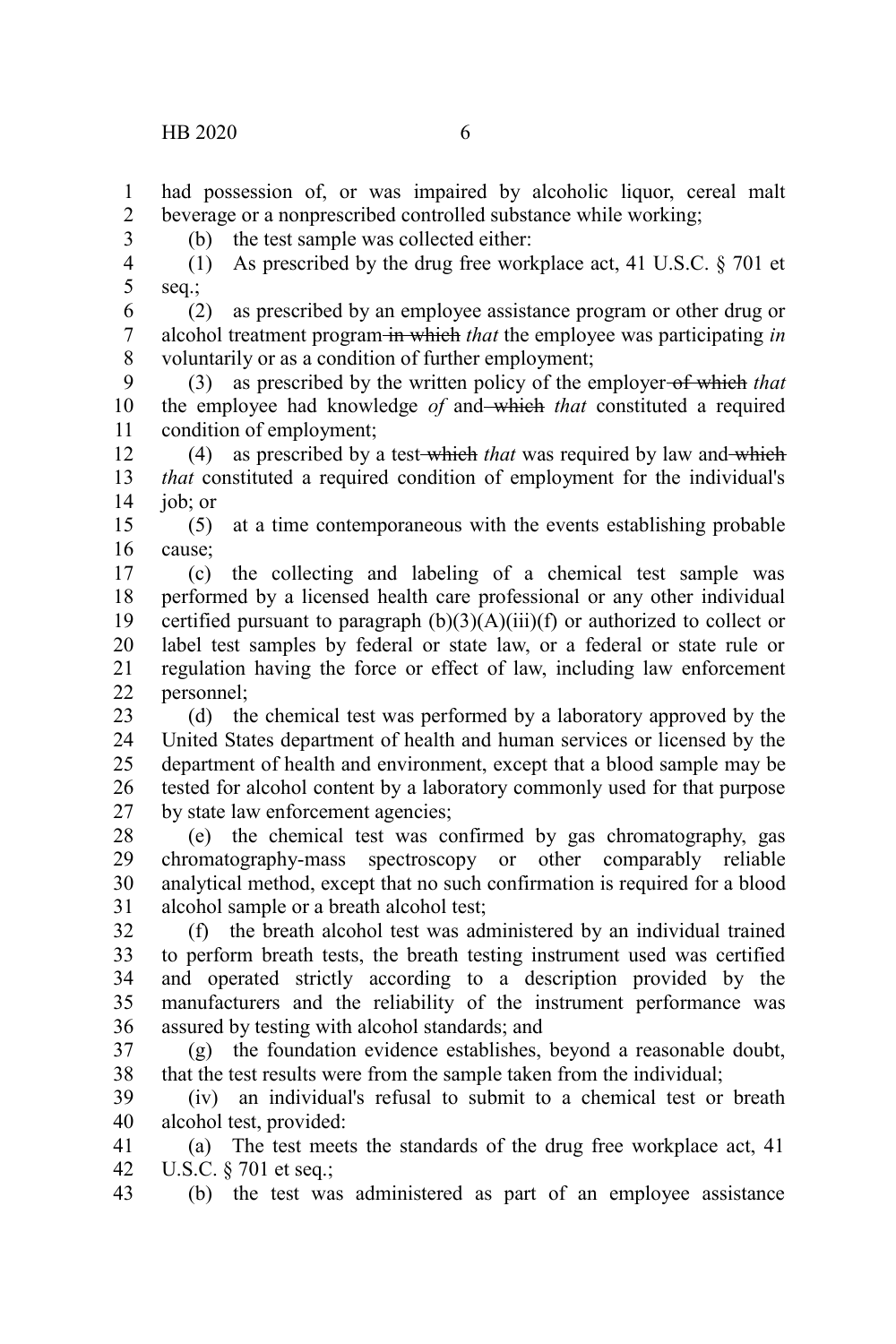program or other drug or alcohol treatment program in which *that* the 1

employee was participating *in* voluntarily or as a condition of further employment; 2 3

(c) the test was otherwise required by law and the test constituted a required condition of employment for the individual's job; 4 5

- (d) the test was requested pursuant to a written policy of the employer of which *that* the employee had knowledge *of* and was a required condition of employment; or 6 7 8
- (e) there was reasonable suspicion to believe that the individual used, possessed or was impaired by alcoholic liquor, cereal malt beverage or a nonprescribed controlled substance while working; 9 10 11

(v) an individual's dilution or other tampering of a chemical test.

12 13

(C) For purposes of this subsection:

(i) "Alcohol concentration" means the number of grams of alcohol per 210 liters of breath; 14 15

(ii) "alcoholic liquor" shall be defined as provided in K.S.A. 41-102, and amendments thereto; 16 17

(iii) "cereal malt beverage" shall be defined as provided in K.S.A. 41- 2701, and amendments thereto; 18 19

(iv) "chemical test" shall include, but is not limited to, tests of urine, blood or saliva; 20 21

(v) "controlled substance" shall be defined as provided in K.S.A. 2019 Supp. 21-5701, and amendments thereto;  $22$ 23

(vi) "required by law" means required by a federal or state law, a federal or state rule or regulation having the force and effect of law, a county resolution or municipal ordinance, or a policy relating to public safety adopted in an open meeting by the governing body of any special district or other local governmental entity; 24 25 26 27 28

(vii) "positive breath test" shall mean a test result showing an alcohol concentration of 0.04 or greater, or the levels listed in 49 C.F.R. part 40, if applicable, unless the test was administered as part of an employee assistance program or other drug or alcohol treatment program in which *that* the employee was participating *in* voluntarily or as a condition of further employment, in which *that* case "positive chemical test" shall mean a test result showing an alcohol concentration at or above the levels provided for in the assistance or treatment program; 29 30 31 32 33 34 35 36

(viii) "positive chemical test" shall mean a chemical result showing a concentration at or above the levels listed in K.S.A. 44-501, and amendments thereto, or 49 C.F.R. part 40, as applicable, for the drugs or abuse listed therein, unless the test was administered as part of an employee assistance program or other drug or alcohol treatment program in which *that* the employee was participating *in* voluntarily or as a condition of further employment, in which *that* case "positive chemical 37 38 39 40 41 42 43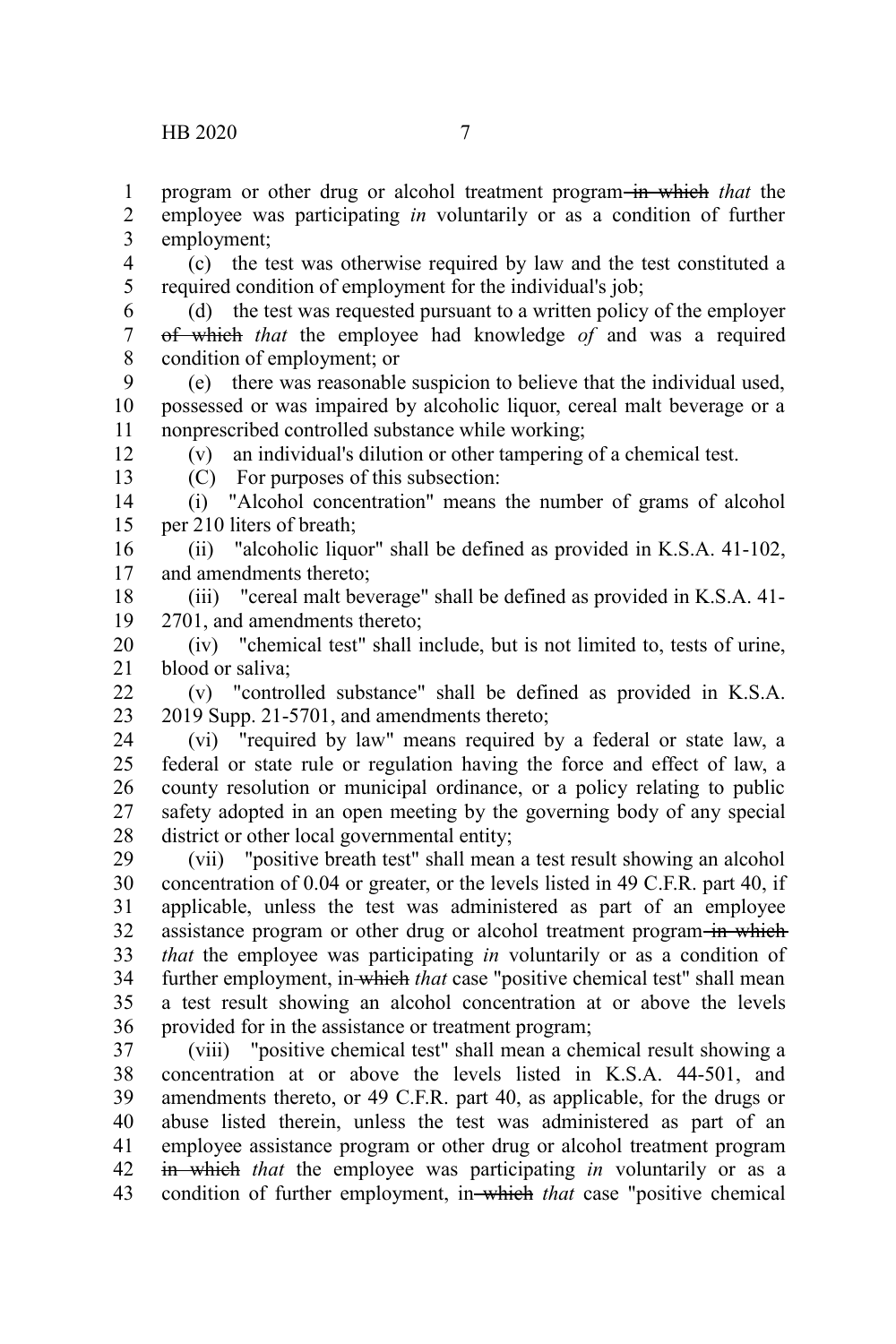test" shall mean a chemical result showing a concentration at or above the levels provided for in the assistance or treatment program. 1 2

(4) An individual shall not be disqualified under this subsection if the individual is discharged under the following circumstances: 3 4

(A) The employer discharged the individual after learning the individual was seeking other work or when the individual gave notice of future intent to quit, except that the individual shall be disqualified after the time at which *when* such individual intended to quit and any individual who commits misconduct after such individual gives notice to such individual's intent to quit shall be disqualified; 5 6 7 8 9 10

(B) the individual was making a good-faith effort to do the assigned work but was discharged due to: 11 12 13

(i) Inefficiency;

16 17

(ii) unsatisfactory performance due to inability, incapacity or lack of training or experience; 14 15

(iii) isolated instances of ordinary negligence or inadvertence;

(iv) good-faith errors in judgment or discretion; or

(v) unsatisfactory work or conduct due to circumstances beyond the individual's control; or 18 19

(C) the individual's refusal to perform work in excess of the contract of hire. 20 21

(c) If the individual has failed, without good cause, to either apply for suitable work when so directed by the employment office of the secretary of labor, or to accept suitable work when offered to the individual by the employment office, the secretary of labor, or an employer, such disqualification shall begin with the week<del> in which</del> that such failure occurred and shall continue until the individual becomes reemployed and has had earnings from insured work of at least three times such individual's determined weekly benefit amount. In determining whether or not any work is suitable for an individual, the secretary of labor, or a person or persons designated by the secretary, shall consider the degree of risk involved to health, safety and morals, physical fitness and prior training, experience and prior earnings, length of unemployment and prospects for securing local work in the individual's customary occupation or work for which *that* the individual is reasonably fitted by training or experience *for*, and the distance of the available work from the individual's residence. Notwithstanding any other provisions of this act, an otherwise eligible individual shall not be disqualified for refusing an offer of suitable employment, or failing to apply for suitable employment when notified by an employment office, or for leaving the individual's most recent work accepted during approved training, including training approved under section  $236(a)(1)$  of the trade act of 1974, if the acceptance of or applying for suitable employment or continuing such work would require the  $22$ 23 24 25 26 27 28 29 30 31 32 33 34 35 36 37 38 39 40 41 42 43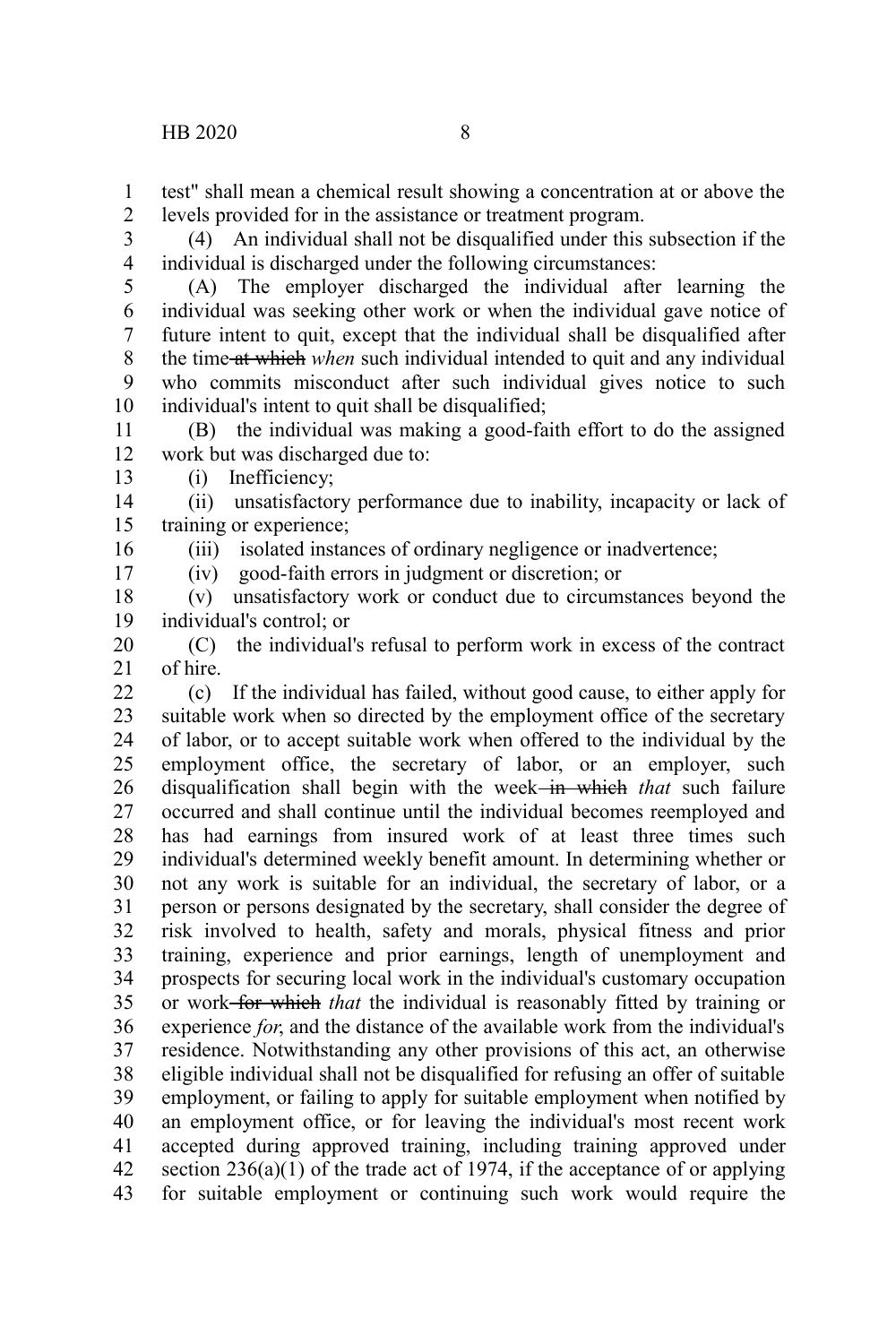individual to terminate approved training and no work shall be deemed suitable and benefits shall not be denied under this act to any otherwise eligible individual for refusing to accept new work under any of the following conditions: (1) If the position offered is vacant due directly to a strike, lockout or other labor dispute; (2) if the remuneration, hours or other conditions of the work offered are substantially less favorable to the individual than those prevailing for similar work in the locality; (3) if as a condition of being employed, the individual would be required to join or to resign from or refrain from joining any labor organization; and (4) if the individual left employment as a result of domestic violence, and the position offered does not reasonably accommodate the individual's physical, psychological, safety, or legal needs relating to such domestic violence. 1 2 3 4 5 6 7 8 9 10 11 12 13

(d) For any week with respect to which the secretary of labor, or a person or persons designated by the secretary, finds that the individual's unemployment is due to a stoppage of work which *that* exists because of a labor dispute or there would have been a work stoppage had normal operations not been maintained with other personnel previously and currently employed by the same employer at the factory, establishment or other premises at which *where* the individual is or was last employed, except that this subsection (d) shall not apply if it is shown to the satisfaction of the secretary of labor, or a person or persons designated by the secretary, that: (1) The individual is not participating in or financing or directly interested in the labor dispute which *that* caused the stoppage of work; and (2) the individual does not belong to a grade or class of workers of which, immediately before the commencement of the stoppage, there were members employed at the premises–at which *where* the stoppage occurs any of whom are participating in or financing or directly interested in the dispute. If in any case separate branches of work which *that* are commonly conducted as separate businesses in separate premises are conducted in separate departments of the same premises, each such department shall, for the purpose of this subsection be deemed to be a separate factory, establishment or other premises. For the purposes of this subsection, failure or refusal to cross a picket line or refusal for any reason during the continuance of such labor dispute to accept the individual's available and customary work at the factory, establishment or other premises where the individual is or was last employed shall be considered as participation and interest in the labor dispute. 14 15 16 17 18 19 20 21 22 23 24 25 26 27 28 29 30 31 32 33 34 35 36 37 38

(e) For any week with respect to which or a part of which the individual has received or is seeking unemployment benefits under the unemployment compensation law of any other state or of the United States, except that if the appropriate agency of such other state or the United States finally determines that the individual is not entitled to such 39 40 41 42 43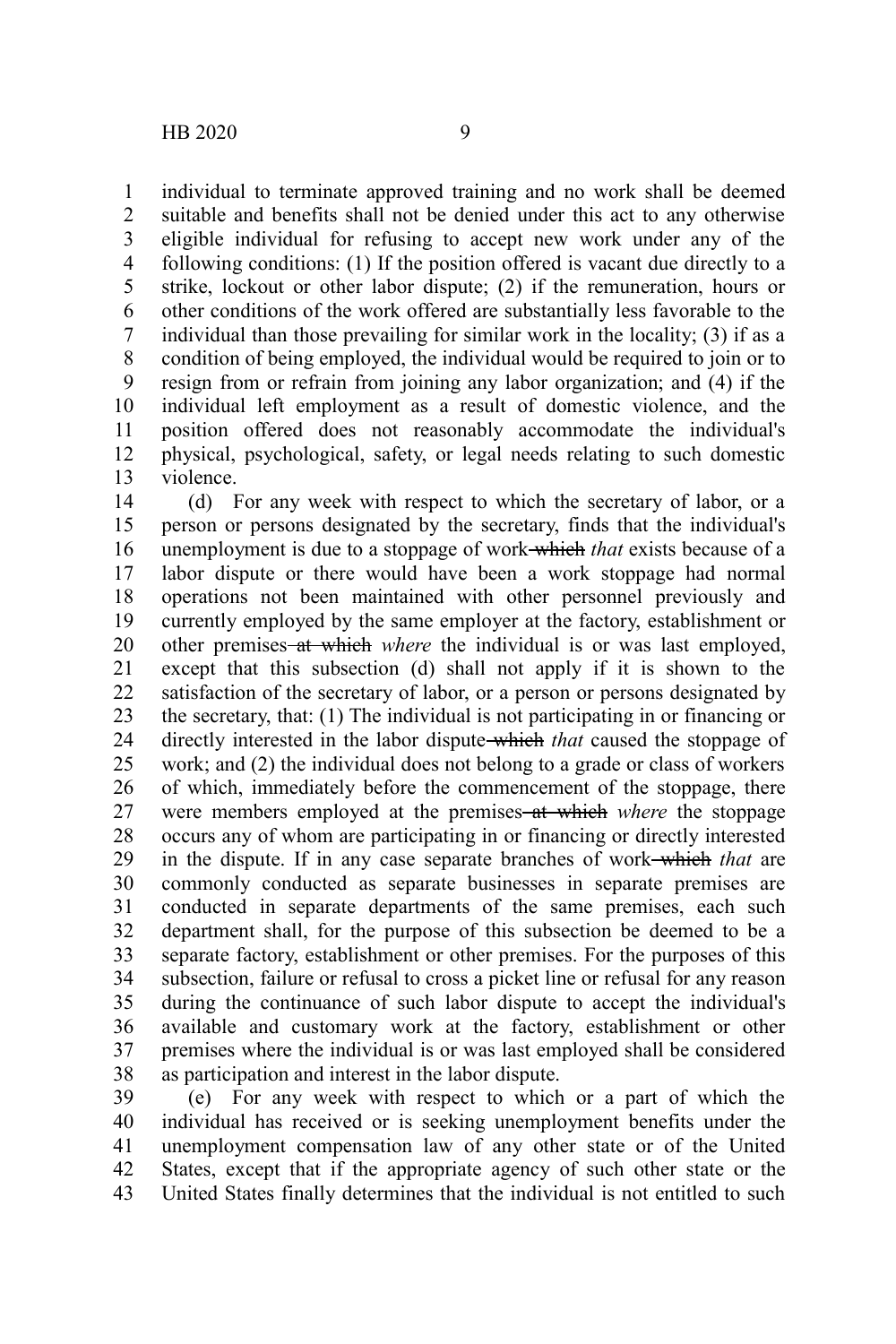unemployment benefits, this disqualification shall not apply. 1

(f) For any week with respect to which the individual is entitled to receive any unemployment allowance or compensation granted by the United States under an act of congress to ex-service men and women in recognition of former service with the military or naval services of the United States. 2 3 4 5 6

(g) For the period of five years beginning with the first day following the last week of unemployment for which the individual received benefits, or for five years from the date the act was committed, whichever is the later, If the individual, or another-in *on* such individual's behalf with the knowledge of the individual, has knowingly made a false statement or representation, or has knowingly failed to disclose a material fact to obtain or increase benefits under this act or any other unemployment compensation law administered by the secretary of labor. *The disqualification shall begin on the first day following the last week of unemployment that the individual received benefits for, or on the date the act was committed, whichever is later, and continue for five years, or until the claimant repays any resulting overpayment, penalty and interest, whichever is earlier.* In addition to the penalties set forth in K.S.A. 44-719, and amendments thereto, an individual who has knowingly made a false statement or representation or who has knowingly failed to disclose a material fact to obtain or increase benefits under this act or any other unemployment compensation law administered by the secretary of labor shall be liable for a penalty in the amount equal to 25% of the amount of benefits unlawfully received. Notwithstanding any other provision of law, such penalty shall be deposited into the employment security trust fund. *The imposition of any such penalty shall be suspended during a state of disaster emergency proclaimed by the governor pursuant to K.S.A. 48-924 and 48-925, and amendments thereto, in response to the spread of the public health emergency of COVID-19.* 7 8 9 10 11 12 13 14 15 16 17 18 19 20 21 22 23 24 25 26 27 28 29 30

(h) For any week with respect to which the individual is receiving compensation for temporary total disability or permanent total disability under the workmen's compensation law of any state or under a similar law of the United States. 31 32 33 34

(i) For any week of unemployment on the basis of service in an instructional, research or principal administrative capacity for an educational institution as defined in K.S.A.  $44-703(v)$ , and amendments thereto, if such week begins during the period between two successive academic years or terms or, when an agreement provides instead for a similar period between two regular but not successive terms during such period or during a period of paid sabbatical leave provided for in the individual's contract, if the individual performs such services in the first of such academic years or terms and there is a contract or a reasonable 35 36 37 38 39 40 41 42 43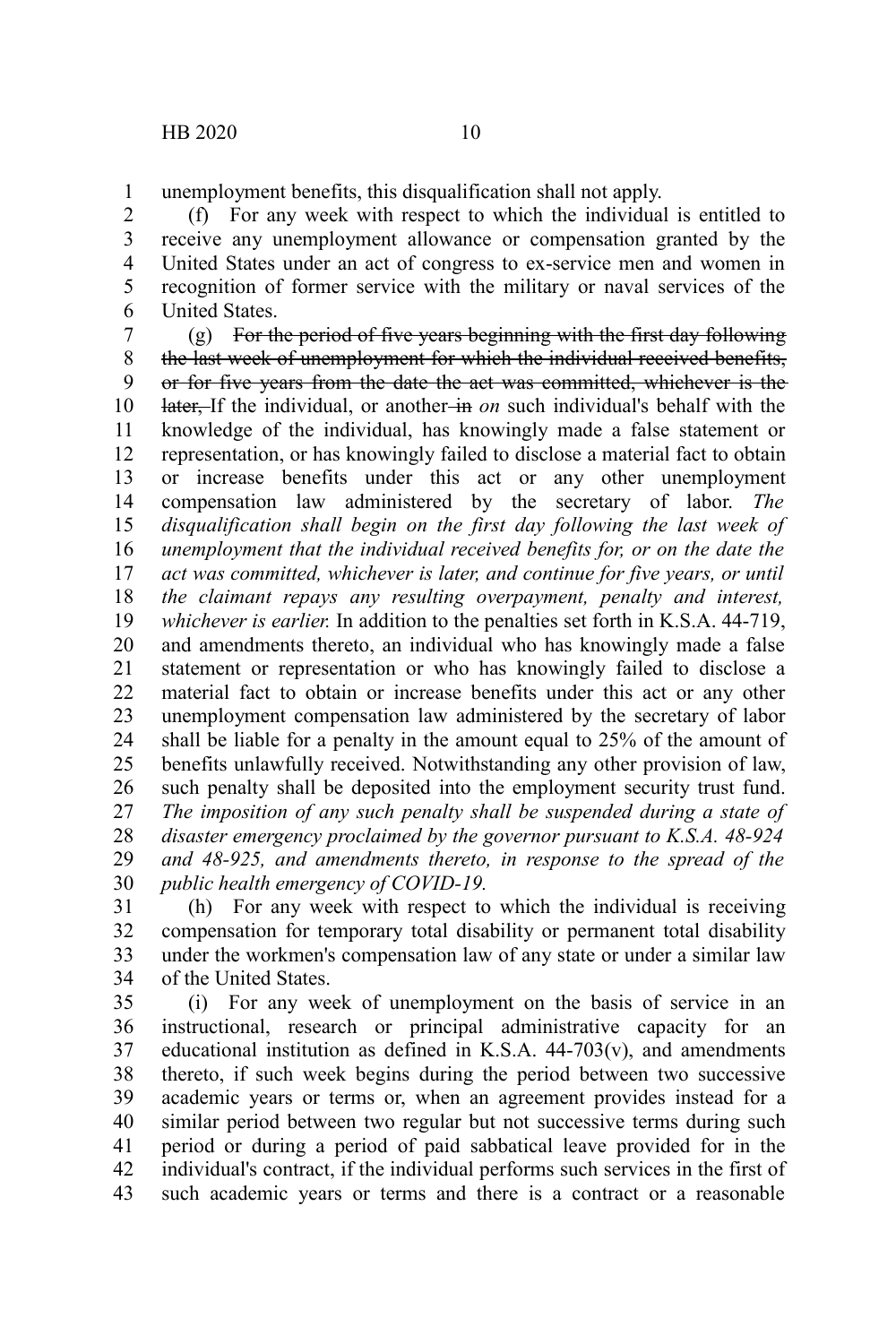assurance that such individual will perform services in any such capacity for any educational institution in the second of such academic years or terms. 1 2 3

(j) For any week of unemployment on the basis of service in any capacity other than service in an instructional, research, or administrative capacity in an educational institution, as defined in K.S.A.  $44-703(v)$ , and amendments thereto, if such week begins during the period between two successive academic years or terms if the individual performs such services in the first of such academic years or terms and there is a reasonable assurance that the individual will perform such services in the second of such academic years or terms, except that if benefits are denied to the individual under this subsection and the individual was not offered an opportunity to perform such services for the educational institution for the second of such academic years or terms, such individual shall be entitled to a retroactive payment of benefits for each week for which *that* the individual filed a timely claim for benefits *for* and for which *that* benefits were denied solely by reason of this subsection. 4 5 6 7 8 9 10 11 12 13 14 15 16 17

(k) For any week of unemployment on the basis of service in any capacity for an educational institution as defined in K.S.A.  $44-703(v)$ , and amendments thereto, if such week begins during an established and customary vacation period or holiday recess, if the individual performs services in the period immediately before such vacation period or holiday recess and there is a reasonable assurance that such individual will perform such services in the period immediately following such vacation period or holiday recess. 18 19 20 21 22 23 24 25

(l) For any week of unemployment on the basis of any services, substantially all of which consist of participating in sports or athletic events or training or preparing to so participate, if such week begins during the period between two successive sport seasons or similar period if such individual performed services in the first of such seasons or similar periods and there is a reasonable assurance that such individual will perform such services in the later of such seasons or similar periods. 26 27 28 29 30 31 32

(m) For any week on the basis of services performed by an alien unless such alien is an individual who was lawfully admitted for permanent residence at the time such services were performed, was lawfully present for purposes of performing such services, or was permanently residing in the United States under color of law at the time such services were performed, including an alien who was lawfully present in the United States as a result of the application of the provisions of section 212(d)(5) of the federal immigration and nationality act. Any data or information required of individuals applying for benefits to determine whether benefits are not payable to them because of their alien status shall be uniformly required from all applicants for benefits. In the case of an 33 34 35 36 37 38 39 40 41 42 43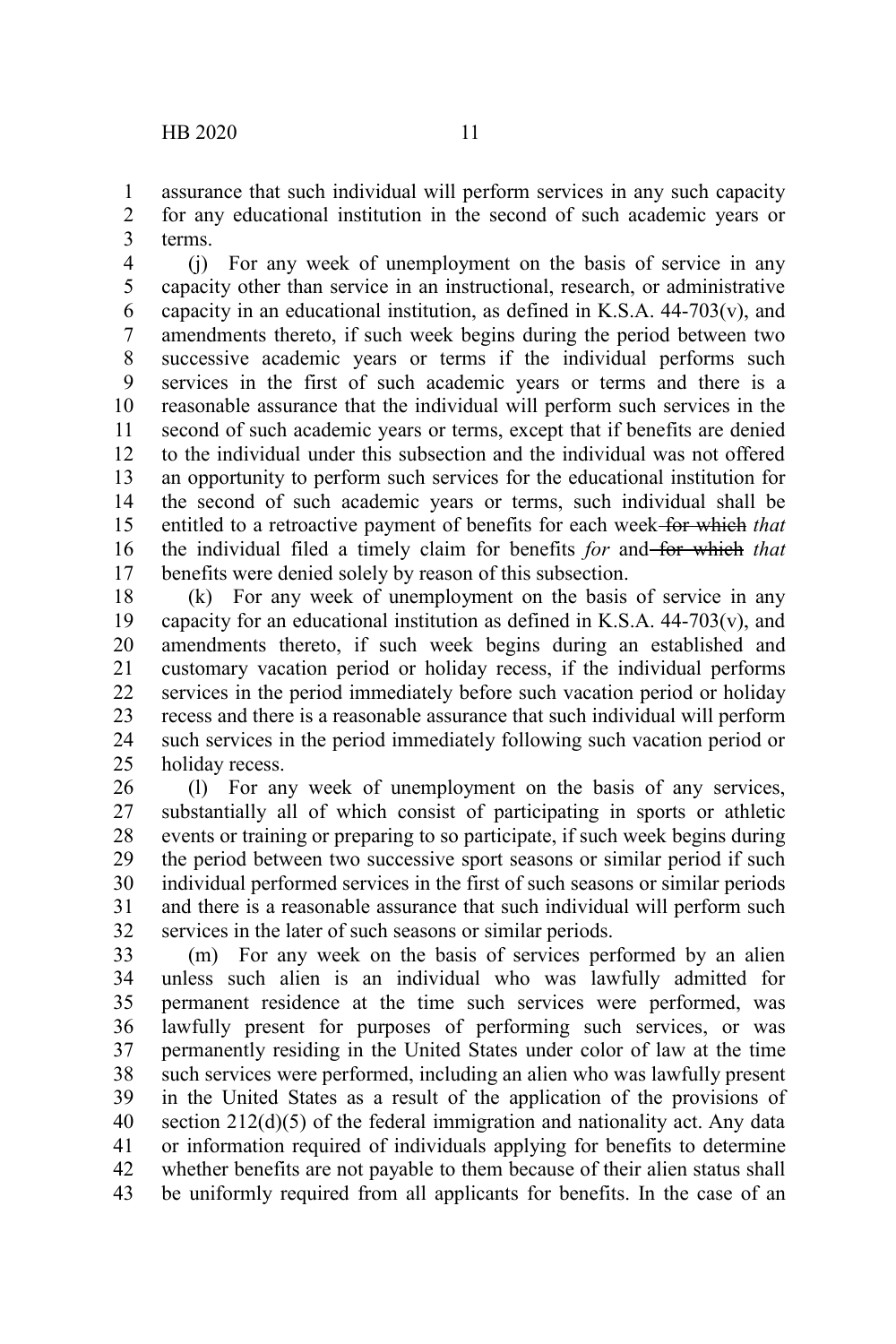individual whose application for benefits would otherwise be approved, no determination that benefits to such individual are not payable because of such individual's alien status shall be made except upon a preponderance of the evidence. 1 2 3 4

(n) For any week in which an individual is receiving a governmental or other pension, retirement or retired pay, annuity or other similar periodic payment under a plan maintained by a base period employer and to which the entire contributions were provided by such employer, except that: (1) If the entire contributions to such plan were provided by the base period employer but such individual's weekly benefit amount exceeds such governmental or other pension, retirement or retired pay, annuity or other similar periodic payment attributable to such week, the weekly benefitamount payable to the individual shall be reduced, but not below zero, by an amount equal to the amount of such pension, retirement or retired pay, annuity or other similar periodic payment which is attributable to suchweek; or (2) if only a portion of contributions to such plan were provided by the base period employer, the weekly benefit amount payable to such individual for such week shall be reduced, but not below zero, by the prorated weekly amount of the pension, retirement or retired pay, annuity or other similar periodic payment after deduction of that portion of the pension, retirement or retired pay, annuity or other similar periodic payment that is directly attributable to the percentage of the contributions made to the plan by such individual; or (3) if the entire contributions to the plan were provided by such individual, or by the individual and an employer, or any person or organization, who is not a base periodemployer, no reduction in the weekly benefit amount payable to the individual for such week shall be made under this subsection; or (4) whatever portion of contributions to such plan were provided by the base period employer, if the services performed for the employer by suchindividual during the base period, or remuneration received for the services, did not affect the individual's eligibility for, or increased the amount of, such pension, retirement or retired pay, annuity or other similar periodic payment, no reduction in the weekly benefit amount payable to the individual for such week shall be made under this subsection. No reduction shall be made for payments made under the social security act or railroad retirement act of 1974. 5 6 7 8 9 10 11 12 13 14 15 16 17 18 19 20 21 22 23 24 25 26 27 28 29 30 31 32 33 34 35 36

 $(a)$  For any week of unemployment on the basis of services performed in any capacity and under any of the circumstances described in subsection (i), (j) or (k) which *that* an individual performed in an educational institution while in the employ of an educational service agency. For the purposes of this subsection, the term "educational service agency" means a governmental agency or entity which *that* is established and operated exclusively for the purpose of providing such services to one 37 38 39 40 41 42 43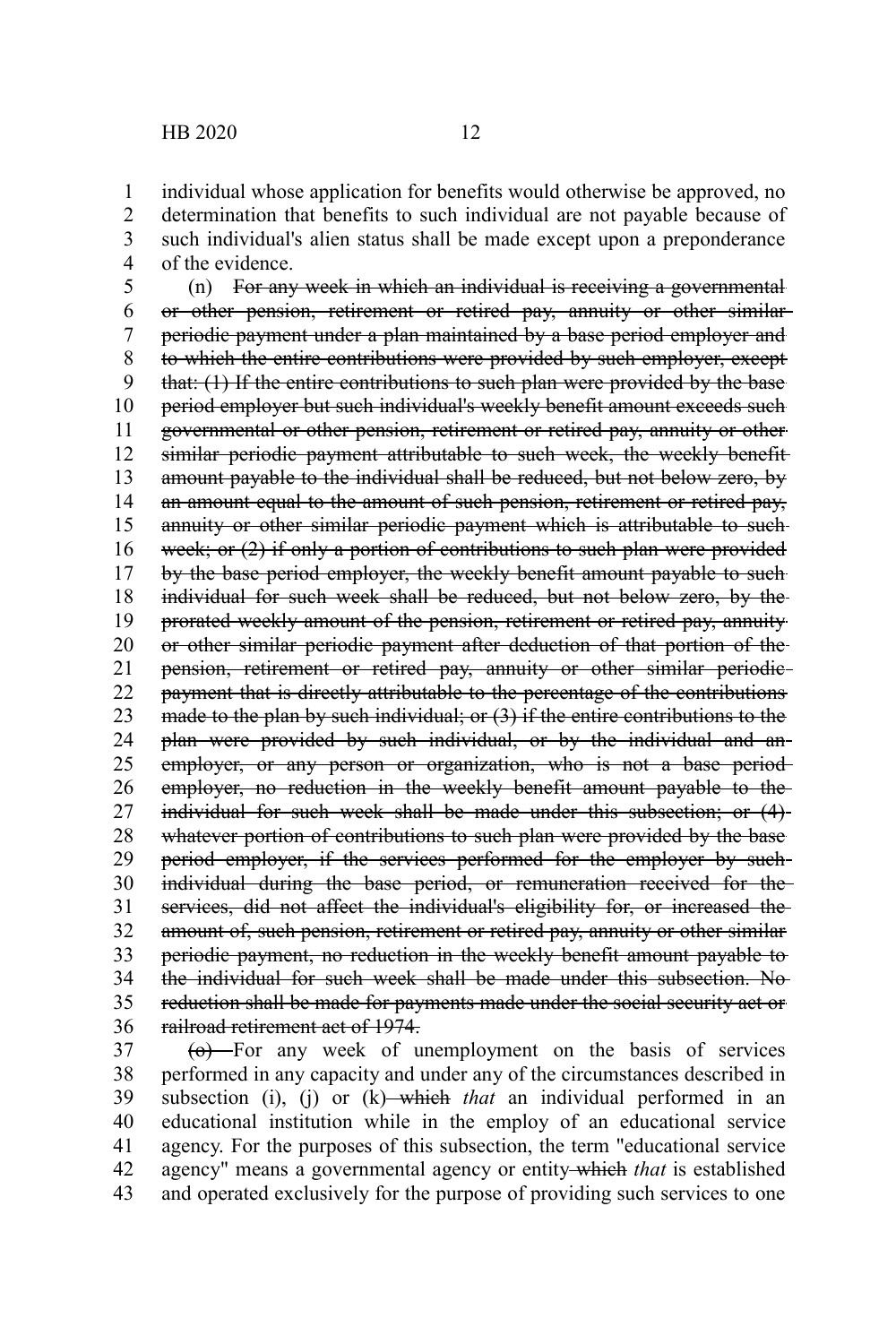or more educational institutions. 1

(p)*(o)* For any week of unemployment on the basis of service as a school bus or other motor vehicle driver employed by a private contractor to transport pupils, students and school personnel to or from school-related functions or activities for an educational institution, as defined in K.S.A.  $44-703(v)$ , and amendments thereto, if such week begins during the period between two successive academic years or during a similar period between two regular terms, whether or not successive, if the individual has a contract or contracts, or a reasonable assurance thereof, to perform services in any such capacity with a private contractor for any educational institution for both such academic years or both such terms. An individual shall not be disqualified for benefits as provided in this subsection for any week of unemployment on the basis of service as a bus or other motor vehicle driver employed by a private contractor to transport persons to or from nonschool-related functions or activities. 2 3 4 5 6 7 8 9 10 11 12 13 14 15

 $\left(\theta\right)(p)$  For any week of unemployment on the basis of services performed by the individual in any capacity and under any of the circumstances described in subsection (i), (j), (k) or  $\leftrightarrow$  which (n) that are provided to or on behalf of an educational institution, as defined in K.S.A.  $44-703(v)$ , and amendments thereto, while the individual is in the employ of an employer which *that* is a governmental entity, Indian tribe or any employer described in section  $501(c)(3)$  of the federal internal revenue code of 1986 which *that* is exempt from income under section 501(a) of the code. 16 17 18 19 20 21 22 23 24

(r)*(q)* For any week in which an individual is registered at and attending an established school, training facility or other educational institution, or is on vacation during or between two successive academic years or terms. An individual shall not be disqualified for benefits as provided in this subsection provided: 25 26 27 28 29

(1) The individual was engaged in full-time employment concurrent with the individual's school attendance; 30 31

(2) the individual is attending approved training as defined in K.S.A. 44-703(s), and amendments thereto; or 32 33

(3) the individual is attending evening, weekend or limited day time classes, which *that* would not affect availability for work, and is otherwise eligible under K.S.A. 44-705(c), and amendments thereto. 34 35 36

 $\left(\frac{1}{s}\right)(r)$  For any week with respect to which an individual is receiving or has received remuneration in the form of a back pay award or settlement. The remuneration shall be allocated to the week or weeks in the manner as specified in the award or agreement, or in the absence of such specificity in the award or agreement, such remuneration shall be allocated to the week or weeks in which *that* such remuneration, in the judgment of the secretary, would have been paid. 37 38 39 40 41 42 43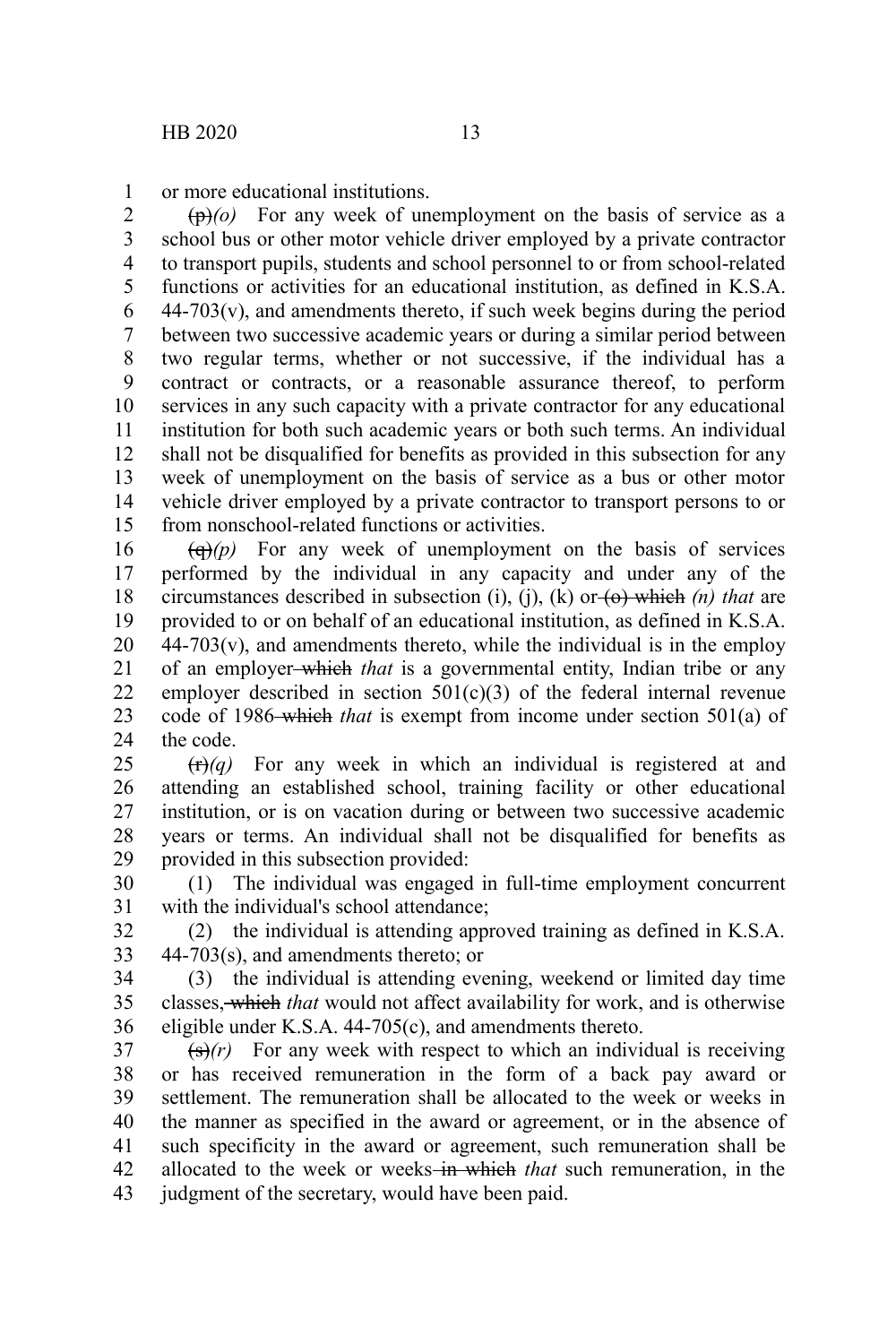(1) For any such weeks that an individual receives remuneration in the form of a back pay award or settlement, an overpayment will be established in the amount of unemployment benefits paid and shall be collected from the claimant. 1 2 3 4

(2) If an employer chooses to withhold from a back pay award or settlement, amounts paid to a claimant while they claimed unemployment benefits, such employer shall pay the department the amount withheld. With respect to such amount, the secretary shall have available all of the collection remedies authorized or provided in K.S.A. 44-717, and amendments thereto. 5 6 7 8 9 10

 $(t)$ (s) (1) Any applicant for or recipient of unemployment benefits who tests positive for unlawful use of a controlled substance or controlled substance analog shall be required to complete a substance abuse treatment program approved by the secretary of labor, secretary of commerce or secretary for children and families, and a job skills program approved by the secretary of labor, secretary of commerce or the secretary for children and families. Subject to applicable federal laws, any applicant for or recipient of unemployment benefits who fails to complete or refuses to participate in the substance abuse treatment program or job skills program as required under this subsection shall be ineligible to receive unemployment benefits until completion of such substance abuse treatment and job skills programs. Upon completion of both substance abuse treatment and job skills programs, such applicant for or recipient of unemployment benefits may be subject to periodic drug screening, as determined by the secretary of labor. Upon a second positive test for unlawful use of a controlled substance or controlled substance analog, an applicant for or recipient of unemployment benefits shall be ordered to complete again a substance abuse treatment program and job skills program, and shall be terminated from unemployment benefits for a period of 12 months, or until such applicant for or recipient of unemployment benefits completes both substance abuse treatment and job skills programs, whichever is later. Upon a third positive test for unlawful use of a controlled substance or controlled substance analog, an applicant for or a recipient of unemployment benefits shall be terminated from receiving unemployment benefits, subject to applicable federal law. 11 12 13 14 15 16 17 18 19 20 21 22 23 24 25 26 27 28 29 30 31 32 33 34 35

(2) Any individual who has been discharged or refused employment for failing a preemployment drug screen required by an employer may request that the drug screening specimen be sent to a different drug testing facility for an additional drug screening. Any such individual who requests an additional drug screening at a different drug testing facility shall be required to pay the cost of drug screening. 36 37 38 39 40 41

 $\left(\frac{u}{u}\right)(t)$  If the individual was found not to have a disqualifying adjudication or conviction under K.S.A. 39-970 or 65-5117, and 42 43